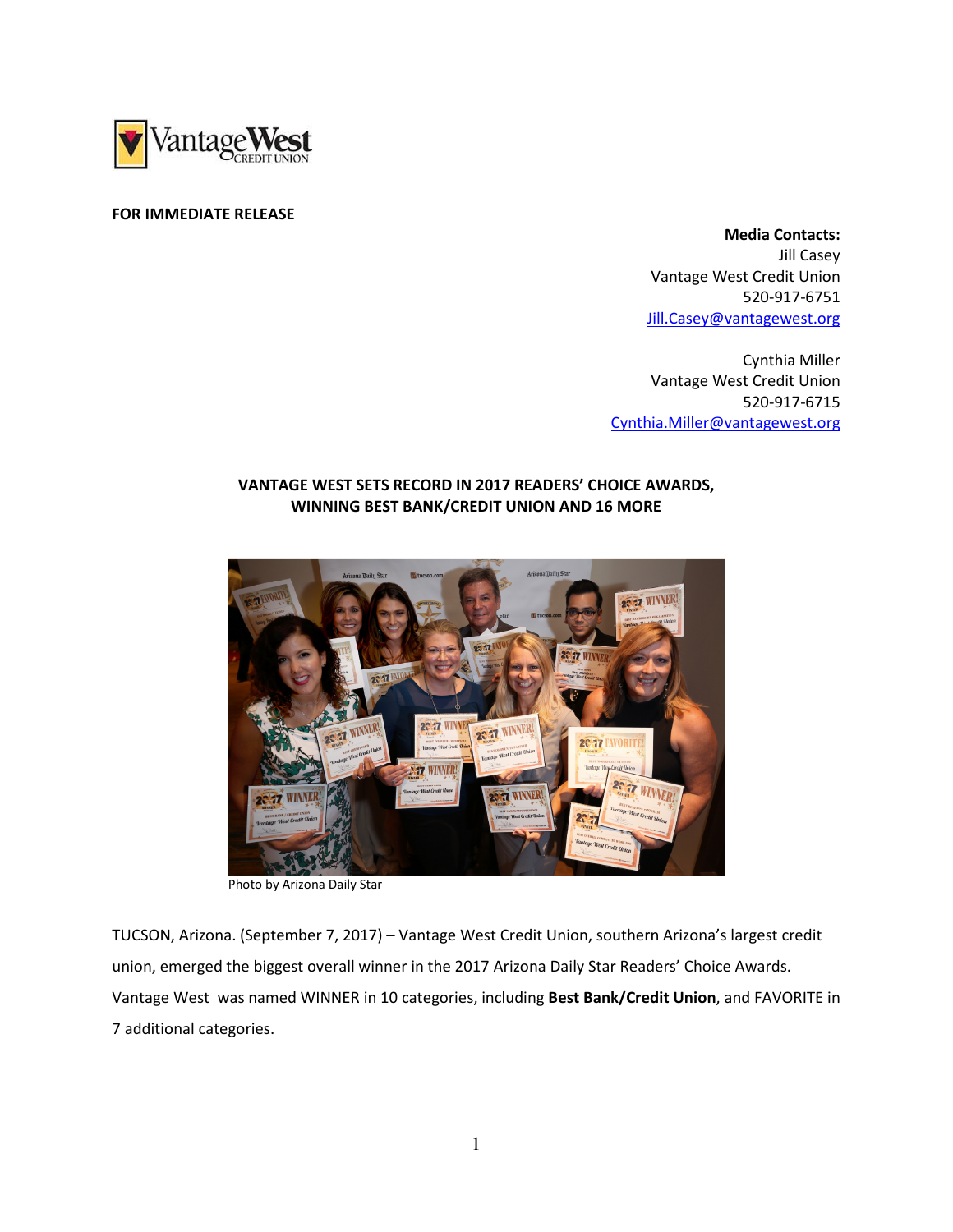Results of the annual opinion poll conducted in the Tucson community were announced during the 2017 Arizona Daily Star/tucson.com Readers' Choice Awards ceremony held on August 30, 2017.

"We would like to thank our members and our community, whose support propelled us to achieving this record number of wins. We truly appreciate this overwhelming vote of confidence from the public. This will only enhance our motivation to find ways to return value to those who have supported us, so we can continue to collaborate and prosper together," said Robert D. Ramirez, Vantage West President and CEO.

Vantage West was honored with 17 accolades, as follows:

### Voted WINNER in 10 Categories:

- Best Bank/Credit Union
- Best Debit Card
- Best Credit Card
- Best Community Partner
- Best Community Presence
- Best Membership Organization
- Best Overall Company to Work For
- Most Innovative Workplace
- Best Benefits Program
- Best Boss (Bob Ramirez)

## Voted FAVORITE in 7 Other Categories:

- Best Financial Planning Service
- Best Locally Owned Business
- Best Mortgage Lender
- Best Workplace Culture
- Best Adult Education/Enrichment Classes
- Best Locally Owned Service
- Best Training Program

This is the third year of the Readers' Choice Awards contest and the third year in which Vantage West has earned accolades. To learn more about Vantage West Credit Union, visit vantagewest.org.